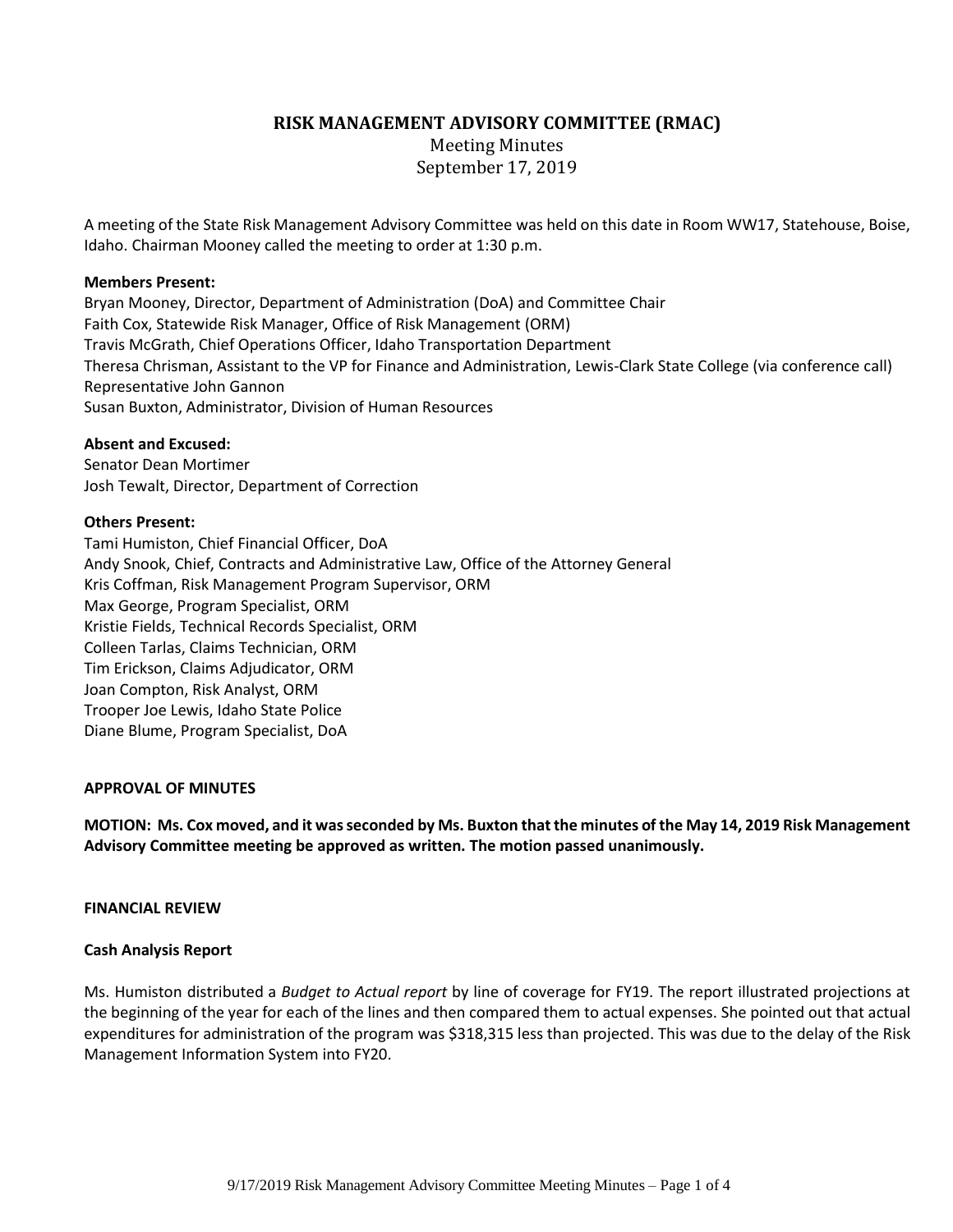She referred the committee to a Risk Management *Cash Analysis* sheet showing FY19 actuals and FY20 and FY21 projections for each line of coverage and the basis for figuring premium amounts. In FY21, she said, the department is requesting a 3% increase in agency premiums.

# **MOTION: Ms. Cox moved, and it was seconded by Representative Gannon that the committee approve an increase in agency risk premiums by 3% for FY21. The motion passed unanimously subsequent to the following discussion.**

Representative Gannon inquired about the cause of the increase and Ms. Humiston explained most of it was a result of some large employee-caused liability claims. Projected costs for liability payout are driven by known costs and actuarial reports.

Ms. Cox added that the aggregate premium costs are evenly spread across agencies but also considered are the number and dollar amount of losses per agency. Consequently, there are sur charges when an agency sustains a liability loss. If there is an award for damages, Risk Management pays; when there is a combination of covered and non-covered claims, such as wages and benefits for example, the agency pays. Projected expenses include reinsurance as well.

## **UPDATE FROM STATEWIDE RISK MANAGER**

## **July Renewals**

July is the biggest renewal month with property being the largest line for renewal, Ms. Cox pointed out. Originally, Travelers had projected a 47% rate increase in property premiums for FY21 from \$1.9 million to \$2.97 million with only a 2% increase in the state's values. This was a surprise, she said, because the state does not have exposure to catastrophic losses. Travelers is not insuring with their own dollars, she pointed-out, but insuring through reinsurance and reinsurance policies and because of all the national catastrophic losses over the years the premiums have gone up substantially. After negotiations, however, the broker came down to \$2.1 million for the FY21 renewal with an increase in deductible from \$250,000 to \$350,000. Considering the market, she said, it was an 8% increase which is below what other states are experiencing.

Because Idaho's property loss ratio has been very good in the past, it is being considered whether the state should selffund in the future. At the same time, she suggested, the deductible could be increased significantly from \$2 to \$5 million that the state would retain. She shared a document illustrating that the state has paid \$22 million in premiums to Travelers over the past 10 years to insure \$71 billion in values. The losses over that timeframe were \$9.3 million and Travelers losses were \$3.1 million. Out of the \$22 million that was paid to Travelers in premiums, they only paid out \$3.1 million.

A significant number of states self-fund for property coverage in low catastrophe areas, she said. Chairman Mooney recommended that staff continue to research the possibility of self-funding for property coverage and return to the committee with a recommendation based on collected data.

Other policies renewed in July were Boiler and Machinery at a minimal increase of 2.92%, and the Terrorism policy which remained flat, Ms. Cox continued. Reinsurance increased slightly at 4.35%. The carrier is visiting Idaho in October to perform an audit as a result of some of the larger liability settlements. The all-state workers comp coverage decreased by 3.5%, and the cyber insurance policy went down 2%. Overall premiums went from \$3.5 million last year to \$3.7 million even with the rate increase on property. Therefore, the department is asking for a 3% increase in premiums from agencies for next year.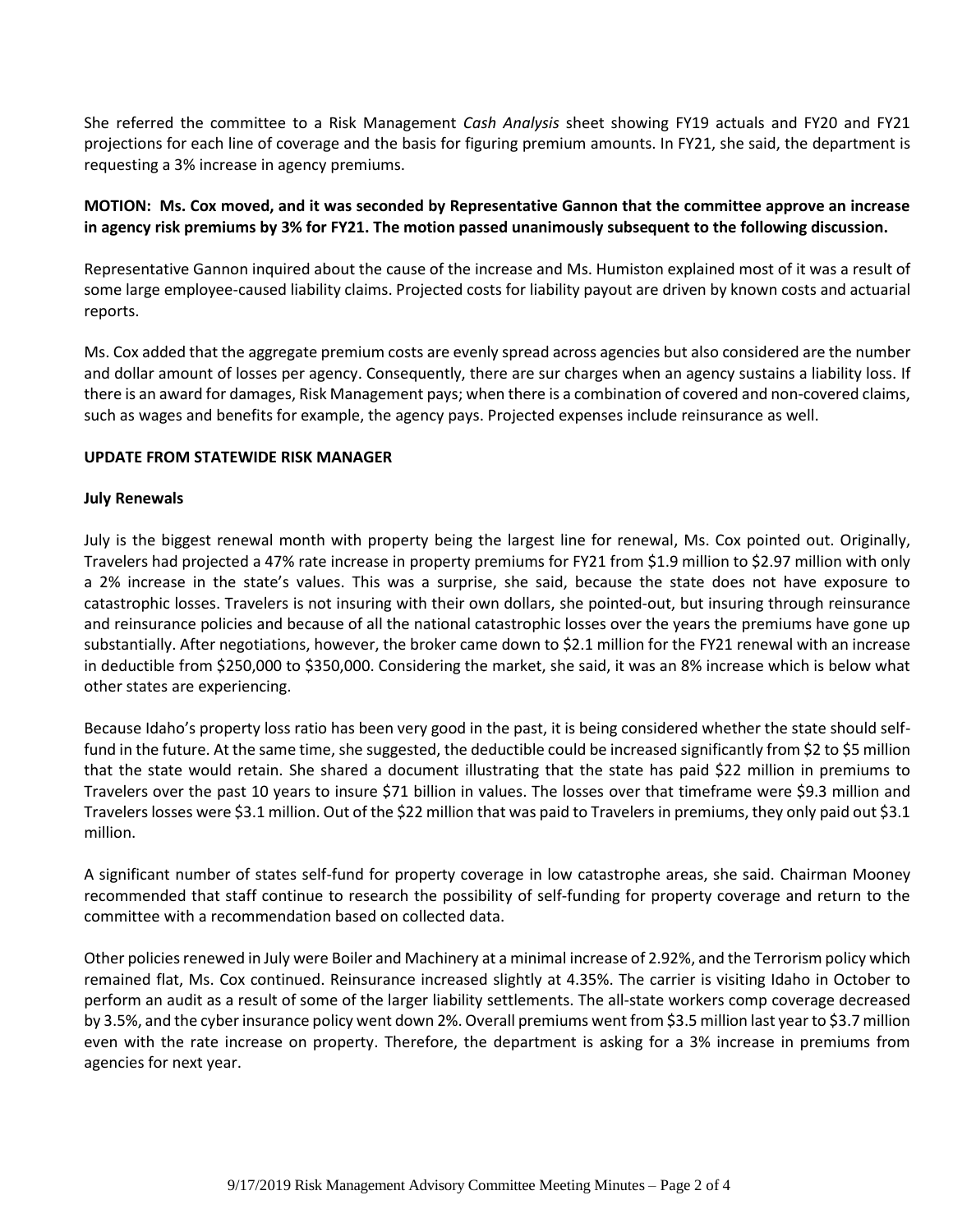### **Loss Prevention Position Update**

A request has been submitted with the FY21 budget to hire a Loss Prevention Manager, which is mandated by statute, she explained. Requested was \$91,300 and a conservative projection of the reduction in losses and other expenses as a result of having this position is \$362,000 annually. The manager would help agencies identify losses and exposures, conduct file audits to identify vendor overcharges, and negotiate prices for services. Premium decreases could be realized because insurance companies are concerned when there are no fulltime loss prevention efforts. This will allow for the negotiation of better pricing for insurance policies. Work place injuries could also be identified and reduced.

## **Drone Use Policy Update**

Ms. Cox reminded the group that the state does not have a statewide drone use policy and this committee had asked that she research the possibility of one. She discovered there is a task force in Idaho for unmanned aircraft headed up by the Idaho Transportation Department that includes hundreds of public and private stakeholders. She has asked to be part of this group to come up with policies and procedures that work for everyone.

## **Statewide Driving Policy**

Ms. Cox noted the proposed driving policy was designed to be flexible to not exclude too many drivers, and it will be implemented first at the Department of Administration. The idea is to provide this policy as a model and encourage agencies to modify it for their own needs. In designing it, she reached out to about a dozen states and the private sector to gather examples of policies taking into consideration the minimum requirements of insurance companies.

Ms. Buxton indicted she would like to have a statewide policy and said she will post the finalized version on the Division of Human Resources website for agencies to access.

**MOTION: Ms. Cox moved, and it was seconded by Representative Gannon, that after minor changes suggested by Ms. Buxton are made that the Office of Risk Management move forward with implementation of the Safe Driving Policy, modifying and improving as needed in the future. The motion passed unanimously subsequent to the following discussion.**

Mr. McGrath suggested that the term "hands-free" devices be defined more clearly. He also inquired whether there would be any liability should an agency have a policy that is more restrictive or less restrictive. Ms. Cox replied that the Board of Examiner's policy is the one that all agencies must abide by. It states that all drivers must have a driver's license and not allow non-state employees to ride in the vehicles. Agencies can only implement a more restrictive policy than that if they choose and this model is an example of one such policy. It's hard to take action if there is no policy in place.

## **New Risk Management Information System**

A contract will be signed early October with Origami Risk, which is the number-one provider of risk management software. Implementation will take six months, Ms. Cox said.

The system will be very robust allowing agencies to pull their own reports and load spreadsheets into the system rather than entering the data by hand. This will save employee time and position the agency to keep staff count down as the state grows and realizes more claims. There is also a root case analysis tool built into the system so agencies can pull a report that provides ideas to prevent a reported loss from happening in in the future. She said results from this tool alone will eventually pay for the system.